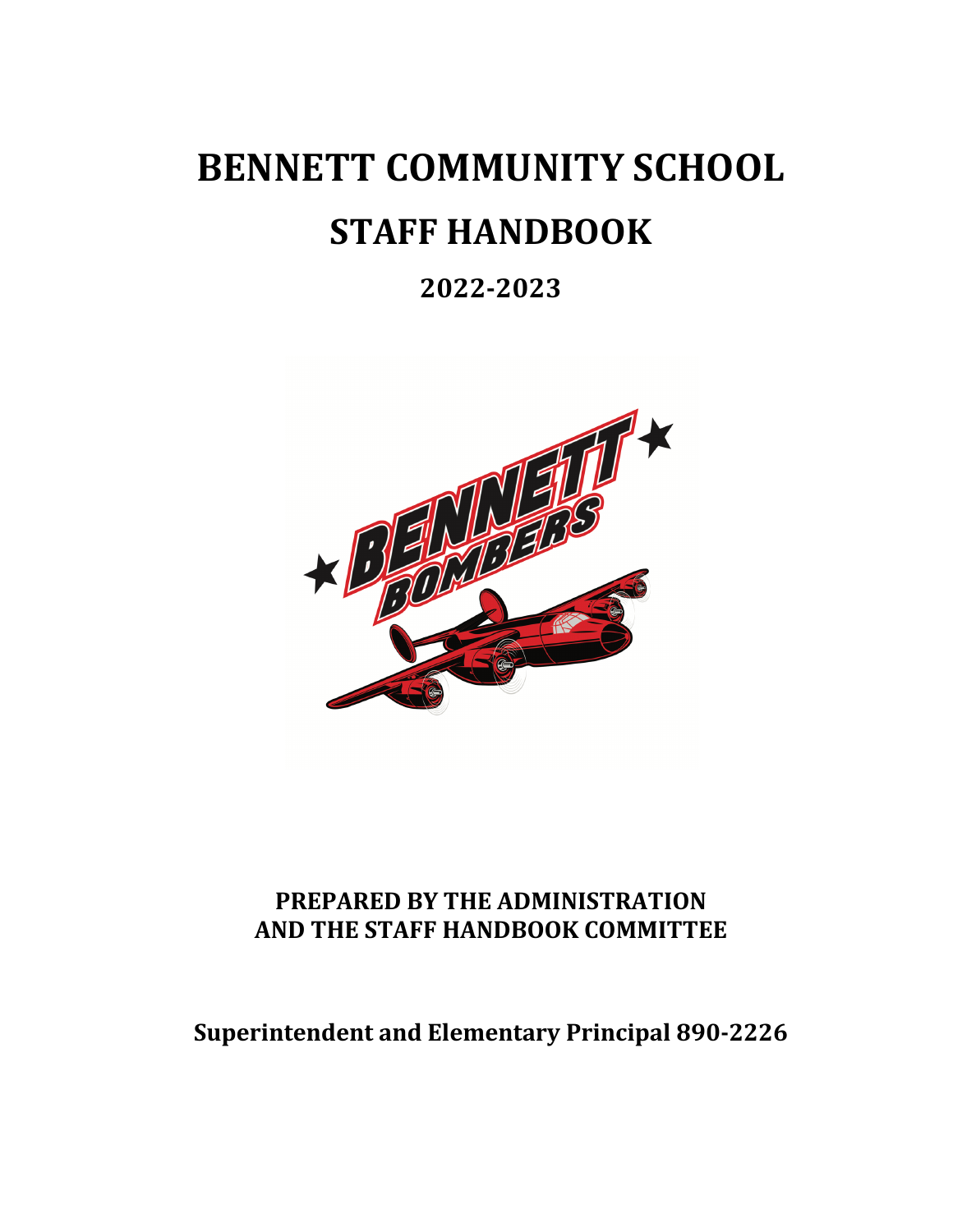# MISSION

# **Bennett Community School District**

All students will be  $21^{st}$  century learners, be safe, be good global citizens, and have a feeling of self-worth. The family is the foundation for the development of the individual.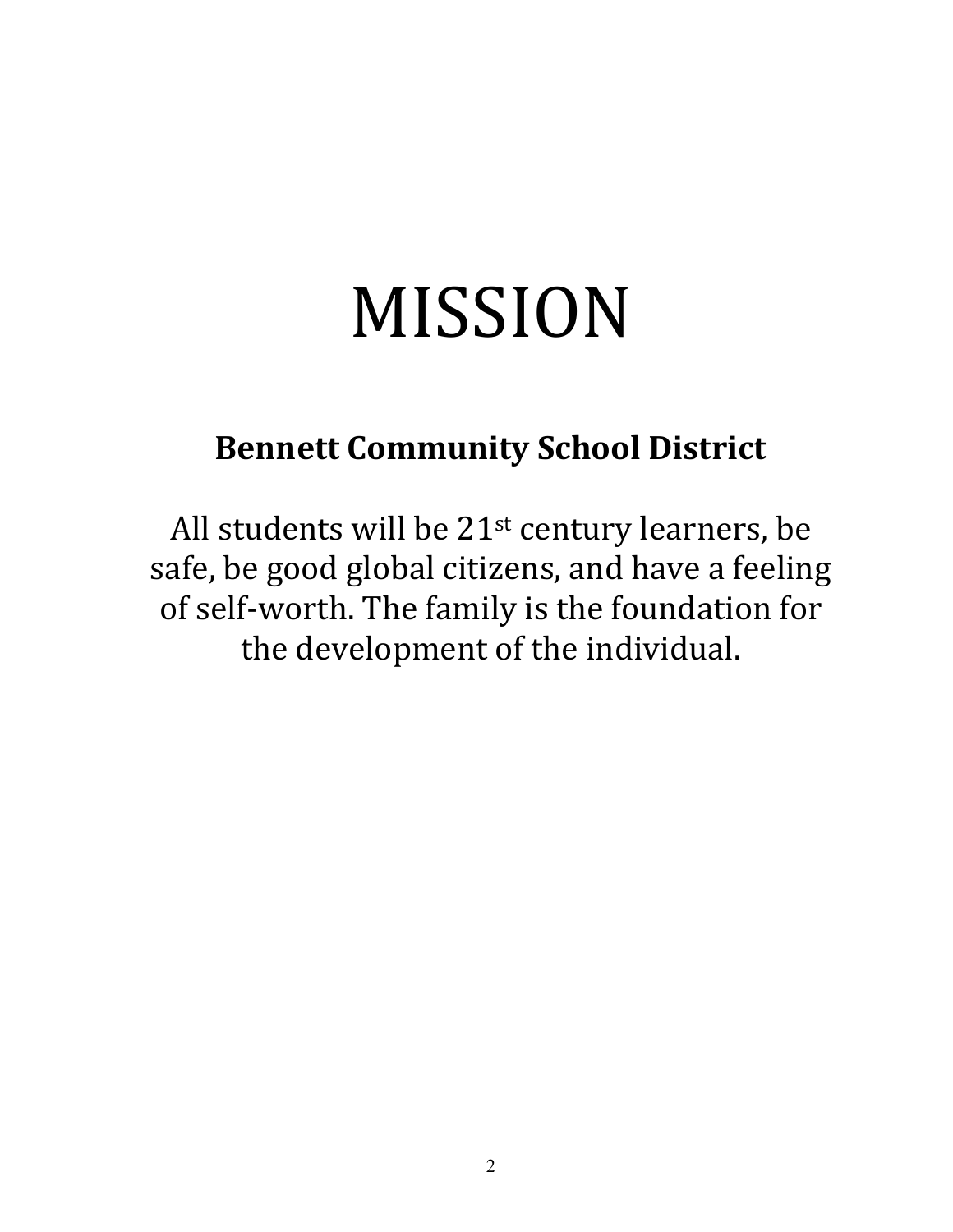#### **FORWARD**

The information included in this staff manual is compiled to clarify for teachers in the Bennett Community School District various matters relating to the philosophy, administration, organization and function of the school.

Education can be, and is, an exciting field, but any job can only return what you put into it. If the contributions are great, the intrinsic rewards will be great. If little effort is put forth, do not expect great rewards or satisfaction. As a staff we are committed to doing the "Most" for our students and not simply "checking the boxes".

No school can operate smoothly or efficiently unless complete understanding exists among members of the Board of Directors, Administration, Teachers, Custodians, Secretaries, Aides, Pupils and Parents; all are working toward a common goal: the education of students who will shortly become adults who will be living and working as good global citizens.

Each teacher shall be under the general direction of the Superintendent of Schools and immediately responsible to his or her building principal for carrying out the policies of the Board of Education of the Bennett Community Schools.

A newly revised copy of the Board Policies can be found in the administrative office. Failure to know or understand a Board Policy is never an excuse.

The Bennett Community School Board of Education affirms its support of the school student responsibility and discipline policies, its intent to support school staff, who enforce these policies, and its intent to hold school staff accountable for implementing the policies.

The Bennett Community Schools Board of Education does not in any way discriminate in the hiring and employment of any staff member regardless of their age, race, color, religion, socioeconomic status, creed, sex, marital status, national origin, sexual orientation, gender identity, or disability.

#### **MULTICULTURAL AND GENDER FAIR EDUCATION**

Enrolled children in the school district community shall have an equal opportunity for quality public education without discrimination, regardless of their of race, color, sex, marital status, national origin, religion, sexual orientation, gender identity, disability or socioeconomic status.

The education program shall be free of such discrimination and provide equal opportunity for all participants. The education program shall foster knowledge, respect and appreciation for, the historical and contemporary contributions to society of diverse cultural groups, by both men and women. It shall also reflect the wide variety of roles open to both men and women and provide equal opportunity to both sexes.

Inquiries regarding compliance with equal education opportunity shall be directed to the compliance officer by writing to the Superintendent of Schools, Title IX, Title VI and Section 504 Compliance Officer, Bennett School District, Bennett, Iowa 52721; or by telephoning the Superintendent at 563-890-2226; or by writing to the Director of the Region VII Office of Civil Rights, U.S. Department of Education, Chicago, Illinois. Further information and copies of the procedures for filing a grievance are available in the superintendent's office and the principal's office.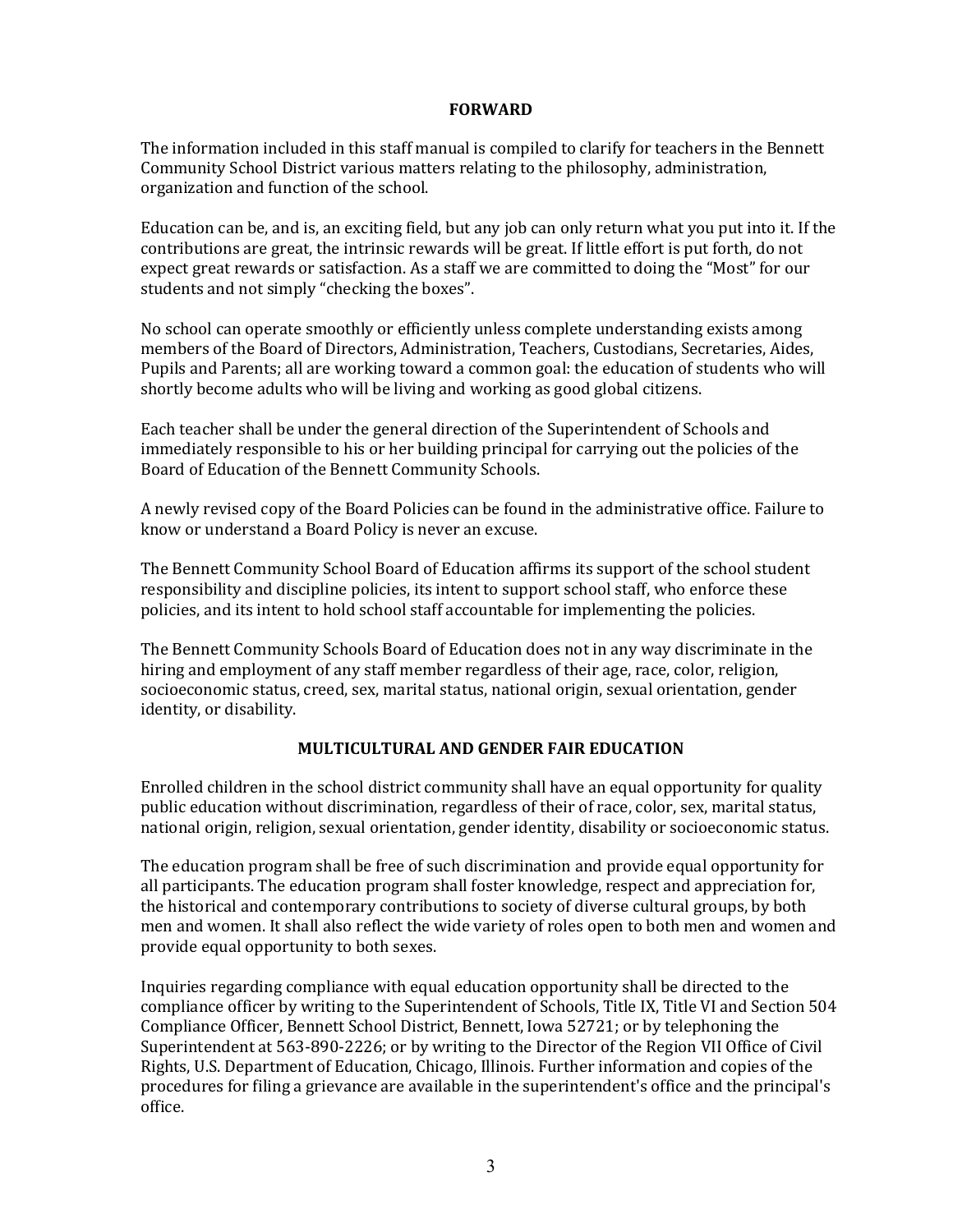#### **TABLE OF CONTENTS**

| <b>Activity Fund</b>                   | 20         |
|----------------------------------------|------------|
| Asbestos                               | 21         |
| <b>Attendance at School Activities</b> | 19         |
| <b>Blood-borne Pathogens</b>           | 21         |
| Calendar                               | 25         |
| Certification                          | 10         |
| Child Abuse                            | 22, 23     |
| Church Night                           | 20         |
| <b>Complaints and Grievances</b>       | 11, 12, 13 |
| Confidential Information               | 11         |
| Diagnosis and Medication               | 21         |
| Dismissal of Classes                   | 18         |
| <b>Employee Evaluation</b>             | 18         |
| <b>Employees Hours</b>                 | 17         |
| <b>Faculty Meetings</b>                | 23         |
| Faculty & Staff                        | 7          |
| Field Trips, Excursions, Parties Etc.  | 14         |
| Fire Drill                             | 23, 24     |
| Gifts to School Employees              | 22         |
| <b>Health and Safety Provisions</b>    | 10         |
| Insurance                              | 17, 18     |
| Job Description, Classroom Teacher     | 8, 9       |
| <b>Lesson Plans</b>                    | 13         |
| Licensed Personnel Contract Release    | 16, 17     |
| <b>Lights and Windows</b>              | 20         |
| Major Duties and Responsibilities      | 8, 9       |
| <b>Nursing Mothers</b>                 | 18         |
| Personnel Files                        | 18, 19     |
| <b>Procurement Procedures</b>          | 20         |
| Professionalism and Ethics             | 11         |
| Provisions For All Employees           | 11         |
| <b>Public Relations Program</b>        | 13         |
| Punctuality                            | 18, 19     |
| Responsibility in Case of Accident     | 20         |
| Right to Know                          | 21         |
| Salaries                               | 15, 16     |
| <b>School Board Policies</b>           | 11         |
| School Delays or Early Dismissals      | 19         |
| Smoking                                | 21, 22     |
| Speakers                               | 14         |
| <b>Staff Reduction</b>                 | 16         |
| <b>Staff Sign-out</b>                  | 19         |
| <b>Student Behavior</b>                | 14, 15     |
| <b>Substitute Teachers</b>             | 19         |
| Supervision                            | 14         |
| <b>Teacher Daily Record Book</b>       | 13         |
| <b>Tornado Drill</b>                   | 23         |
| <b>Transportation Requests</b>         | 14         |
| <b>Traveling Expenses</b>              | 17         |
| <b>Unlocked Doors</b>                  | 18         |
|                                        |            |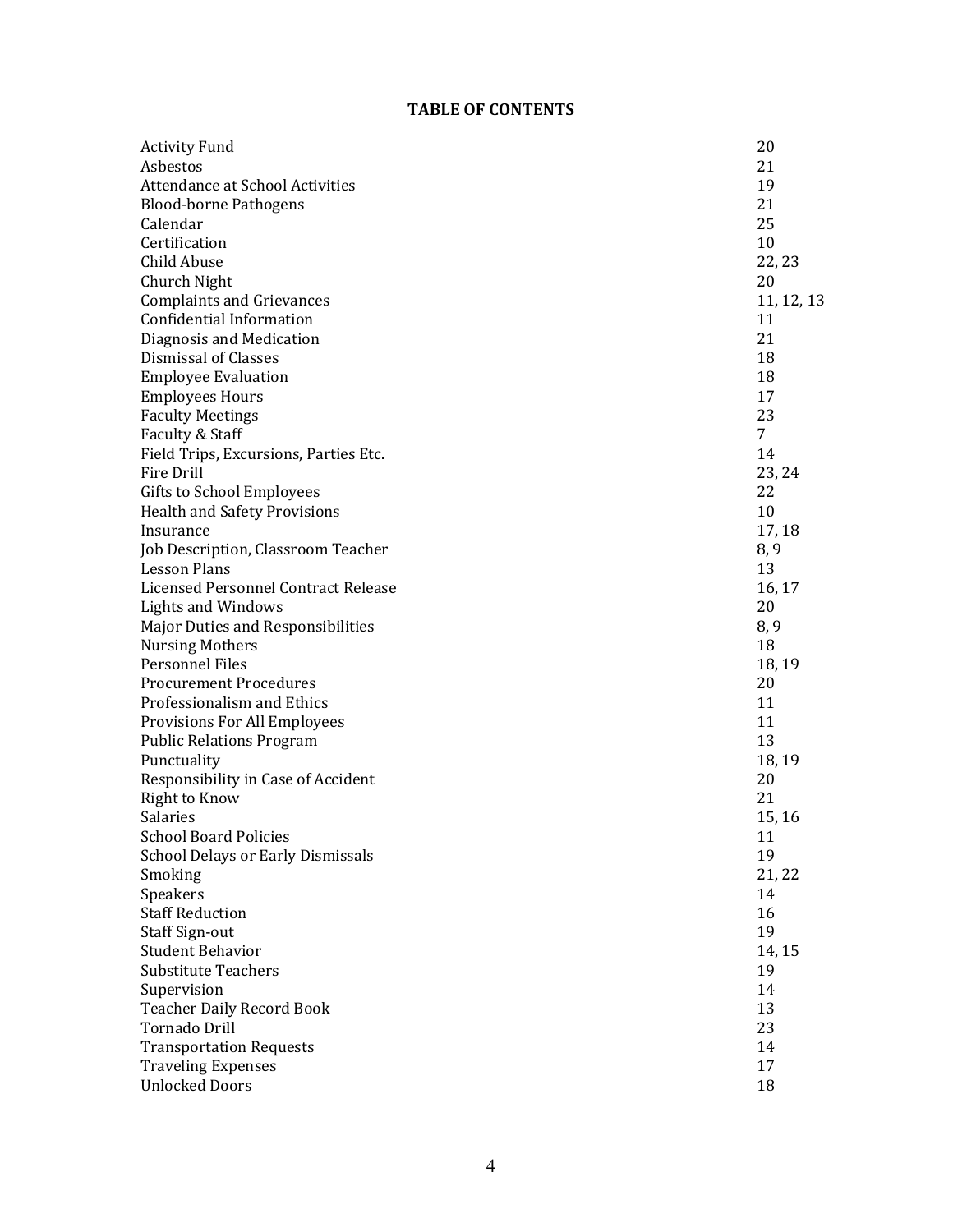#### **Faculty and Staff**

#### **Administration:**

Lonnie Luepker Superintendent Jeremiah Costello PK-6 Principal

#### **Faculty:**

Brett Hippler Technology Laura Coppage **Art** Taylor Kress 3rd Grade Ally Ziegenfuss **Vocal Music** Sue Heilig **Librarian Juli Miller** 1st Grade Heather Sivia **Kindergarten** Deb Storjohann 2<sup>nd</sup> Grade Kelly Wendel 5th & 6th ELA/SS

#### **Office/Auxiliary Staff:**

Kimberly Shuger School Nurse Laura Garrels **Paraprofessional** Elissa Junker **Paraprofessional** Mary Morris **Mary Morris Engles** Paraprofessional Teresa Wulf **Food Service** Diane Covington **Food** Service **John Hulick** Bus Driver Dan Hamann Bus Driver Kevin Rasdon Sub Bus Driver

#### **Board of Education:**

Kaitlin Rasdon **Board Member** Spencer Hicks Board Member Denise McGhee **Board Member** 

Stacey Hennings 5th & 6th Math /TAG Karen Mackey **Ackaren Mackey Preschool/Resource** Casey Strub **Physical Education** Tina Vyncke The Math & Reading/5th & 6th Science Ally Ziegenfuss **Instrumental Music** Brooklyn Koranda Special Education/Resource

Amanda Skriloff SBO/Board Secretary/Treasurer Karis Horstmann Secretary/Library Rodney Deerberg **Custodian/Bus Driver** Melissa Reynolds **Evening Custodian** 

Danielle Pratt Board President Greg Reynolds Board Vice-President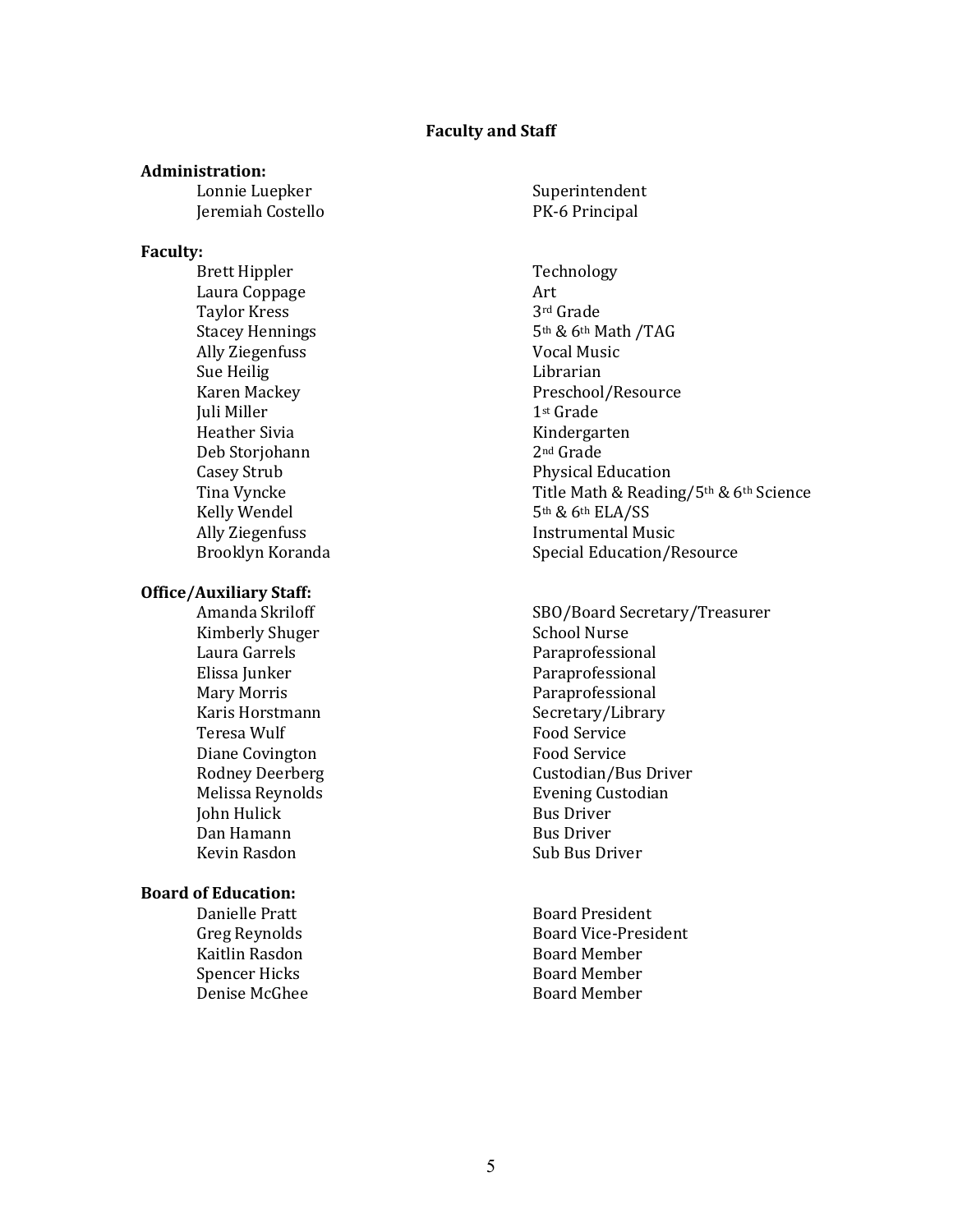#### **CLASSROOM TEACHER DESCRIPTION OF POSITION**

The primary function of the classroom teacher is to develop student skills, knowledge, concepts, generalizations, principles, appreciations and attitudes that will promote their fullest possible development and assist them in valuing the dignity and worth of them and others. The teacher provides the educational program for the students in the classroom and assists in other school programs as required by district policy.

#### MAJOR AREAS OF RESPONSIBILITY:

- 1. Assess initial individual student and class needs.
- 2. Develop appropriate learning objectives for the class, taking into account the district course of study and the assessed needs of the students.
- 3. Plan appropriate learning experiences and activities.
- 4. Provide individual and class instruction.
- 5. Create an atmosphere through personal example and positive relationships with students which inspire a love for learning.
- 6. Monitor students' progress and evaluate their achievements in relationship to the learning objectives.
- 7. Report individual pupil's progress to parents and school personnel by grades, deficiency reports, conferences, etc.
- 8. Work collaboratively with co-workers to develop the whole student.

#### OTHER DUTIES AND RESPONSIBILITIES:

- 1. Create a functional and attractive environment for learning.
- 2. Maintain professional competency by participating in district in-service education activities and/or self-selected professional growth activities.
- 3. Perform basic attendance, accounting, and other clerical services, as necessary.
- 4. Participate cooperatively with the principal or the designee to mutually develop the system by which he or she will be evaluated in conformance with the district's uniform guidelines for evaluation and assessment.
- 5. Select and requisition books, instructional aids and supplies as needed.
- 6. Establish and maintain acceptable standards of pupil behavior.
- 7. Administer group standardized tests in accordance with district testing program.
- 8. Participate in curriculum and other staff development programs within the school or on a district level.
- 9. Know and adhere to school district policies, procedures and administrative rules.
- l0. Share in the sponsorship of student activities and participate on faculty committees.
- 11. Plan and coordinate the work of aides, teacher assistants, and other paraprofessionals.
- l2. Work cooperatively with staff to resolve mutual concerns.
- l3. Interact positively with colleagues, employers, parents, and community agencies.
- 14. Other duties as may be assigned.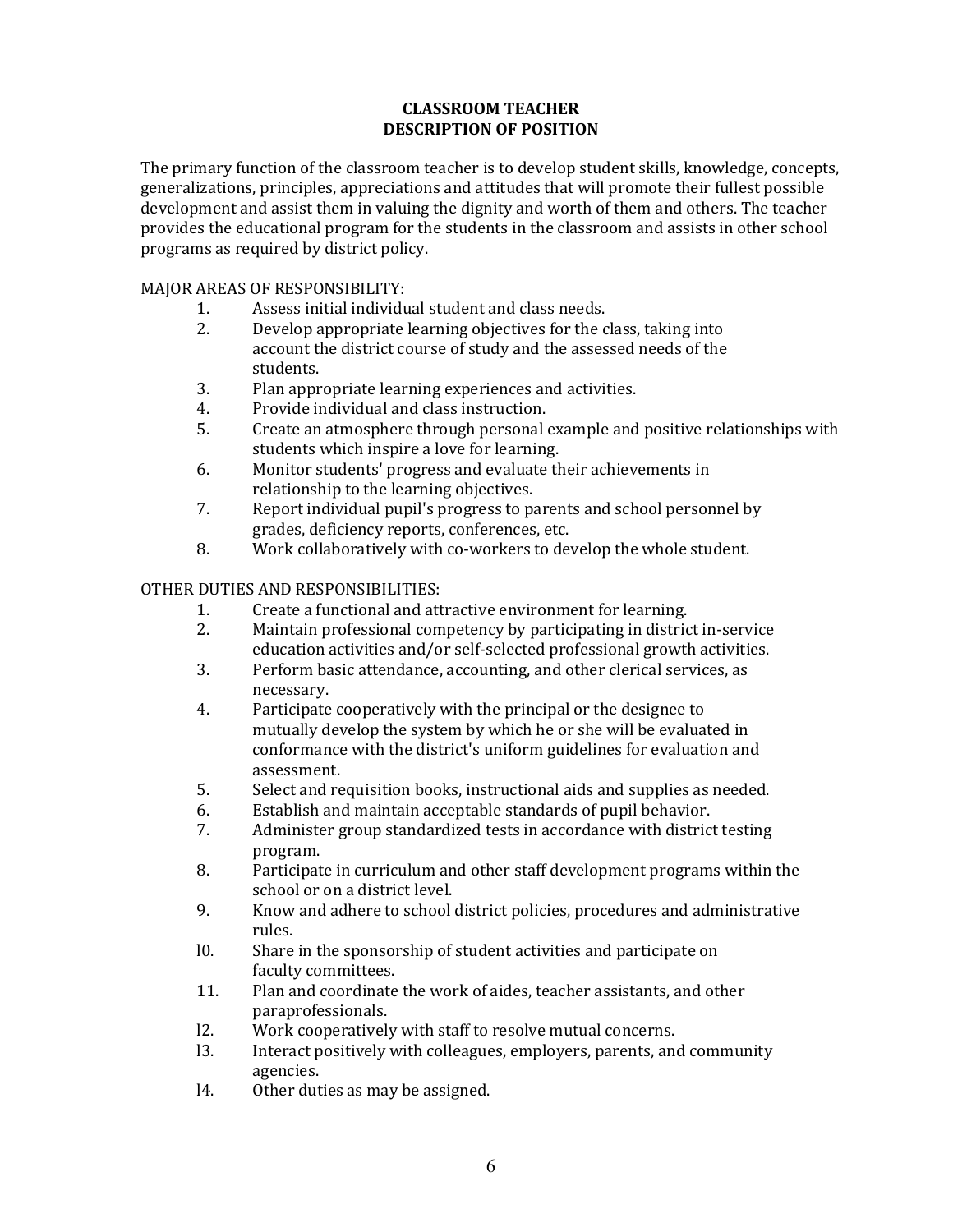#### MINIMUM QUALIFICATIONS: State of Iowa Teachers Certificate valid for the assigned teaching position.

DIRECTLY RESPONSIBLE TO: Building principal or designated representative.

EVALUATED BY: Building principal.

#### DUTIES AND RESPONSIBILITIES:

Each teacher shall be under the general direction of the Superintendent of Schools and immediately responsible to his/her principal for the carrying out of policies of the Board of Education as they relate to the function of the school, the classroom, and contact with pupils and parents. The teacher's specific responsibilities are:

- A. To provide guidance to the pupil, which will promote their proper educational development and welfare.
- B. To administer the classroom and its program.
- C. To work cooperatively with parents for the welfare of children.
- D. To take part in the in-service educational program of the school.
- E. To provide for the care and protection of school property.
- F. To maintain professional relationships with colleagues.
- G. To be professional in discussion and deed.
- H. To satisfy the responsibilities as outlined in Iowa School Standards definition of a teacher. A teacher is a member of the instructional professional staff who: (a) holds a certificate issued by the State Department of Education, endorsed for the type of position in which he/she is employed; (b) diagnoses, prescribes, evaluates, and directs student learning in terms of the school objectives, either singularly or in concert with other professional staff members; (c) shares responsibility with the total professional staff for the development of educational procedures and student activities to be used in achieving these objectives; (d) supervises all educational aides who, on an employed or volunteer basis, assist in serving students for whom the teacher is responsible; and (e) evaluates or assists in serving student progress both during instruction in terms of the objectives sought, and the use of information gained as a basis for developing further educational procedures.

#### CERTIFICATES:

The following is a State Department of Education Standard Number  $3.3$  (12):

The board shall require its superintendent or other designated administrative official to have on file at the beginning of and throughout each school year complete official transcripts of the preparation of all regularly employed members of the instructional professional staff. This official shall maintain for all members their legal certificates or copies of records made showing that they are legally eligible for the position in which they are employed and that these certificates are registered in the office of the area education agency. The board shall also require said official to have on file for each member of the non-instructional professional staff a statement of professional recognition as defined in 3.4 (2).

All members of the instructional professional staff shall teach only in those subjects, grades or areas of special service in which they have met the personnel approval standards of the Department of Education set out in the Iowa Departmental Rules and Amendments thereto.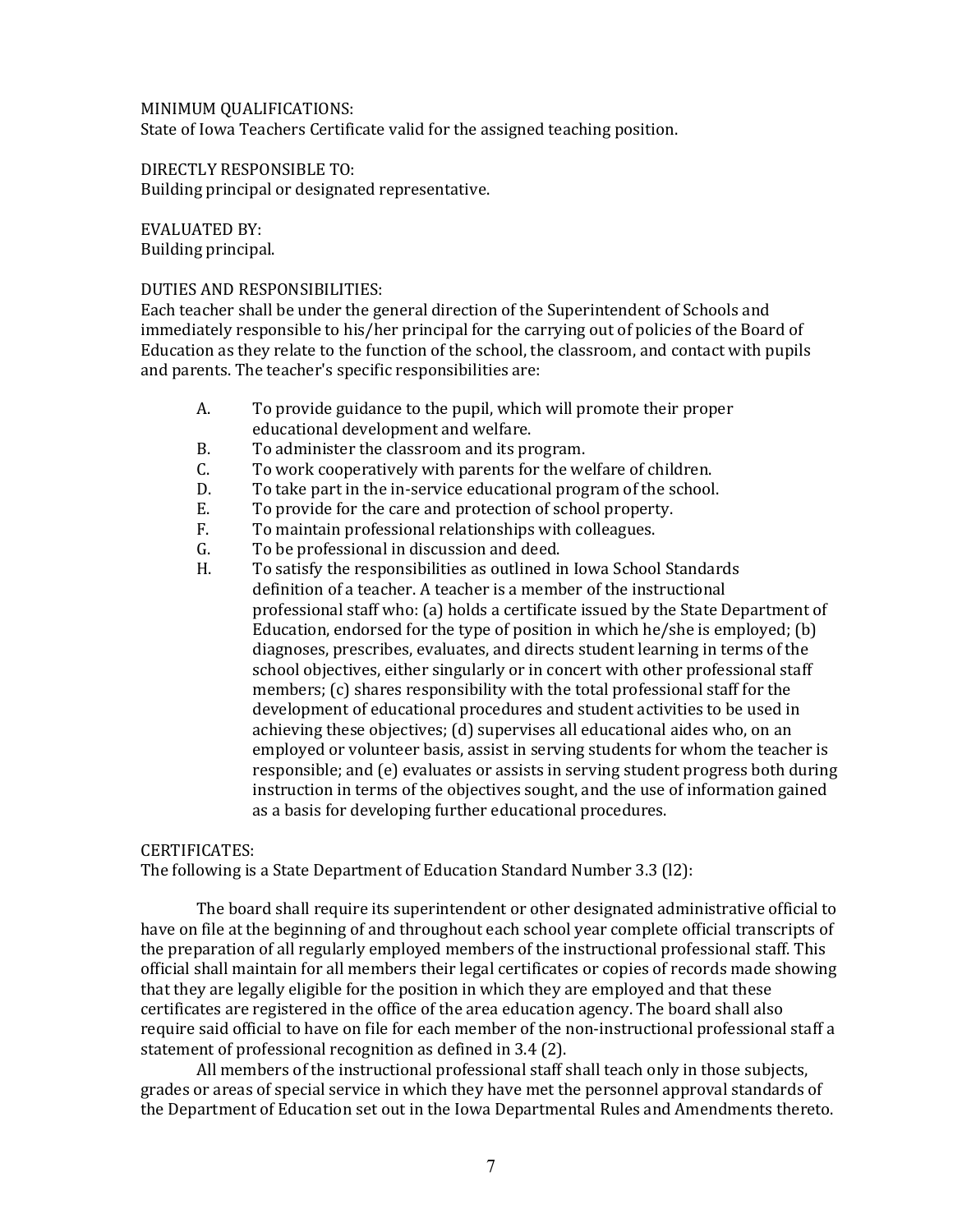#### **HEALTH AND SAFETY PROVISIONS**

*Employee Equipment* - Employees shall be held responsible for the proper use and care of all clothing, equipment and devices provided to the employee. Employees shall be responsible for replacement of lost or damaged clothing, equipment and devices resulting from the negligent acts of omissions of the employee. Employees desiring to replace any clothing, equipment or devices must return the used items to be replaced.

*Use of Reasonable Force* - An employee acting within the scope of his/her employment may use and apply such lawful amount of force as is reasonable and necessary to quell a disturbance threatening physical injury to others, to obtain possession of weapons or other dangerous objects upon the person or within the control of the pupil, for the purpose of self-defense, for the protection of persons or property.

Legal Action Against an Employee - Employees shall be covered under the Board's "errors" and omissions" liability policy for any civil actions commences against an employee because of employee actions within the scope of employment and pursuant to Board policy, subject to such exclusions as may be specified in the liability policy then in force. The Board assumes no responsibilities or liability for punitive or exemplary damages.

Assault Upon an Employee - The Board will work with an employee and law enforcement officials to document any assault upon an employee. In the event of injury to the employee as a consequence of such assault, such employee will be entitled to leave with pay under the provisions of Sick Leave in the Master Contract, to the extent of his or her accumulated leave days. All assaults shall be immediately reported to the superintendent.

#### **PROVISIONS FOR ALL EMPLOYEES:**

Employees shall become familiar with all provisions of Board Policy, employees' handbook and other rules and regulations and shall be responsible for implementing them as they apply to their employment.

#### **SCHOOL BOARD POLICIES**

School board policies are revised and updated by the Board of Education every three years. A current set of policies is located in the administrative office.

#### **PROFESSIONALISM AND ETHICS**

We are looked upon by the community as highly trained individuals and one of the most competent professional groups with the community. It is our obligation to display this type of action at all times.

The freedom with which some staff members communicate confidential school information to friends and acquaintances outside of school reflects on the competence of the individual. Most of the activities that are conducted between professional staff members should remain completely confidential. It is a gross breach of professional ethics when confidence is not maintained.

Let us all display a high level of professional ethics in our conduct with one another and within the community.

#### **CONFIDENTIAL INFORMATION**

Communications concerning individual students, announcements to the teachers, grade books, and similar materials should be kept out of sight of students.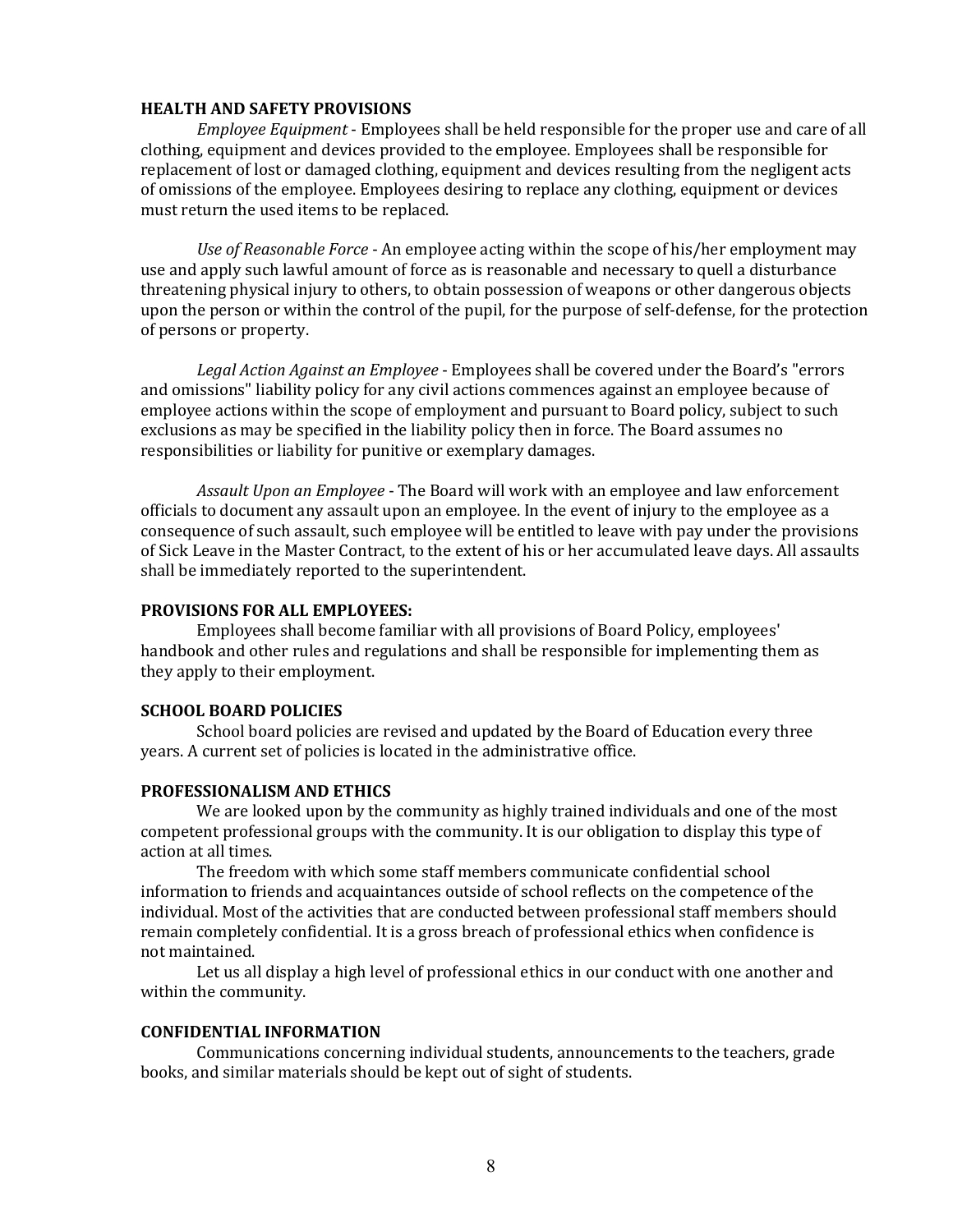#### **COMPLAINTS AND GRIEVANCES**

School employees are expected to handle grievances and all other school matters ethically. All employees are encouraged and shall be given the opportunity to express their wishes to the Board of Education. However, all complaints and requests shall be made through appropriate channels. Complaints and or grievances shall be first presented to the proper authority, who is the supervisor of the activity or the principal.

#### **GRIEVANCE PROCEDURE:**

**Grievance** - A "grievance" is a claim by an employer or group of employees that there has been a violation, misapplication, or misinterpretation of any provisions of this handbook.

**Questions or Complaints** - An attempt shall be made to resolve any questions or complaints in an informal discussion between the employee and the building administrator. If requested by the employee, the Association shall be notified and participate in this informal discussion.

It is understood that an informal answer or adjustment of a question or complaint concluded *between an employee and the building administrator shall not establish a precedent in any comparable situation.*

**Special Procedures** -The number of days indicated at each step shall be considered as a maximum, subject to extension by mutual written agreement of the parties.

Grievance procedures after the last student day of the school year shall be the same as those prescribed herein with the exception that "working days" shall be considered to be weekdays (Monday, Tuesday, Wednesday, Thursday, Friday).

The failure of an employee to act on any grievance within the prescribed time limits shall act as a bar to any further appeal, and an administrator's failure to render a decision within the prescribed time limits shall permit the grievant to proceed to the next step.

Any investigation, handling or processing of a grievance by a grievant, the Association, or the administration, shall be conducted so as not to result in interference with, or interruption whatsoever of, the instructional program and related work activities of the grievant or other members of the bargaining unit.

All grievances, if retained for any reason, shall be filed in a separate grievance file and shall not be kept in the personnel file of any of the participants.

In the event of the employer not engaging a Superintendent on a full time basis for the current school year, the grievance procedure shall be altered as follows:

Step 1 - grievance shall be filed with the building administrator; Step 2 - appeal to the school board.

First Step - If a question or complaint is not resolved informally, the employee may file a grievance in writing with the building administrator within five (5) working days after the date of the occurrence of the event giving rise to the grievance.

The written grievance shall state the nature of the grievance, shall note the specific clauses of this handbook which have been violated, misrepresented or misapplied, and shall state the remedy requested.

Within five (5) working days after the administrator receives the written grievance, a meeting shall be held with the grievant at a mutually agreeable time to discuss the alleged grievance and attempt to resolve the same. The administrator who has authority to make decisions on a grievance shall render such decision on the grievance and communicate it in writing to the grievant and the superintendent within five (5) working days following the meeting between the administrator and the grievant.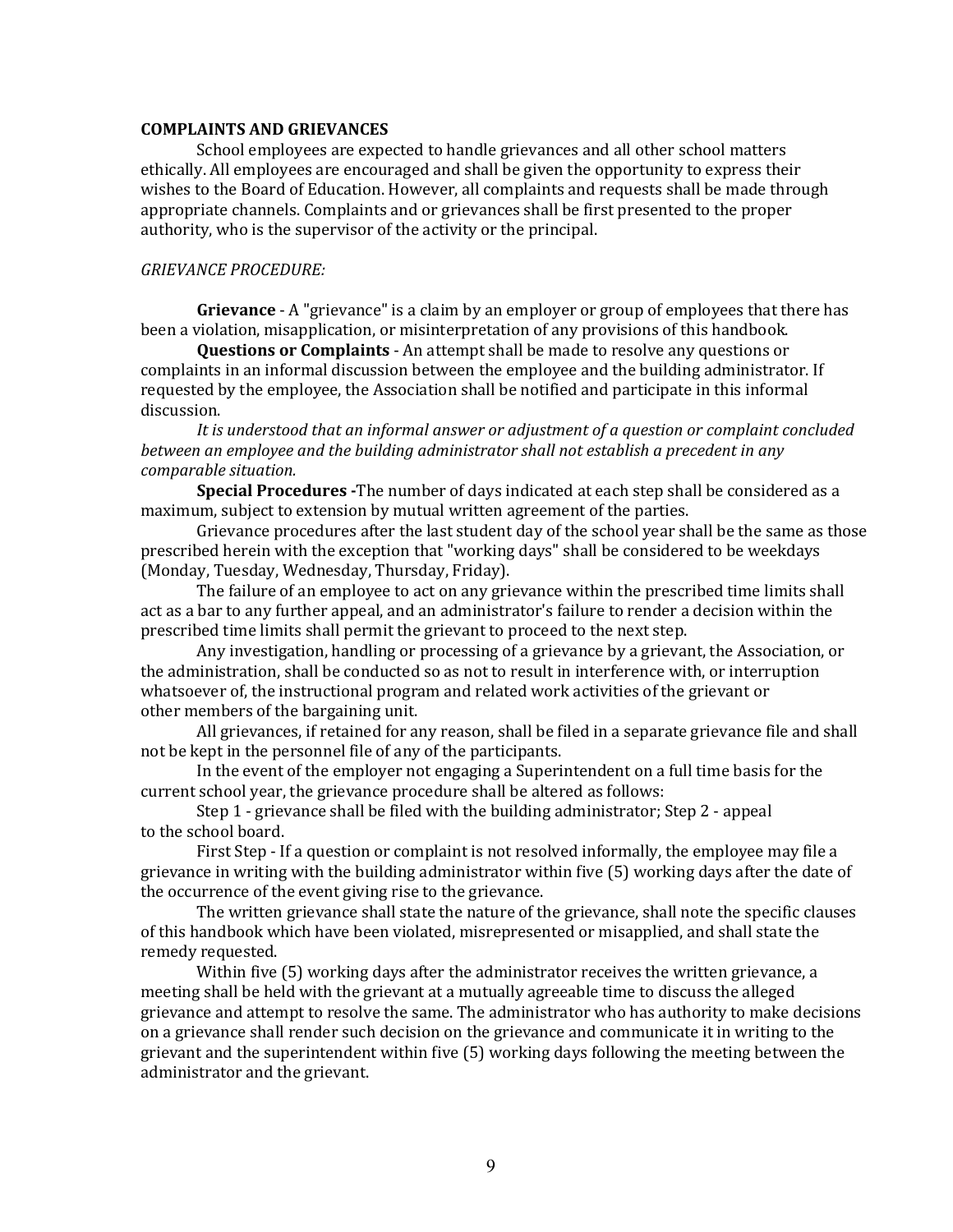Second Step - In the event a grievance has not been satisfactorily resolved at the first step, the grievant, if he or she so desires, may file an appeal of the administrator's answer within five  $(5)$ working days of said written decision with the superintendent.

Within five  $(5)$  working days after the written grievance is appealed, the grievant and the Association's representatives, if any, shall meet with the superintendent and the administrator. The superintendent shall file an answer within five  $(5)$  working days of the second step grievance meeting and communicate the same in writing to the grievant, the building administrator and the representative of the grievant, if any. If the superintendent is named in the grievance, the school board shall have the final decision.

Waiver - If the Association or any employee files a claim or complaint in any form other than under the grievance procedure under this agreement or requests a hearing pursuant to Chapter 279, Code of Iowa, 279.13, 279.19, and through and including 279.27, then the school district shall not be required to process the same claim or set of facts through the grievance procedure.

#### **PUBLIC RELATIONS PROGRAM**

A classroom teacher is one of the most influential factors in a school public relations program. Many parents tend to evaluate the total school program and its educational program in terms of their child's attitude toward an individual teacher.

It is a good public relations gesture to write a little note or make a telephone call to parents about some positive accomplishment of their child. Such a contact should be meaningful and sincere. Usually parents hear from us only when we are dissatisfied with a student's performance.

Criticism of the school in general and other members of the staff should be constructive in nature and addressed to only the parties in a position to correct or improve the existing condition.

Each teacher is invited and encouraged to submit for release to his or her principal publicity on special events concerning his or her particular part of the total program.

#### **TEACHER'S DAILY RECORD BOOK**

Use it to record absences and major out-of-the ordinary incidents involving student behavior and what you did, and whatever conferences or phone conversations you have had with parents.

#### **LESSON PLANS**

Daily lesson plans are a necessary part of a well-planned curriculum. They give you a benchmark to measure your progress by and help in organizing the lesson to maximize its impact. They also are essential for the orderly transition for a substitute teacher.

Lesson plan books should be kept in the upper right hand desk drawer or on top of your desk. In the lesson plan book, each teacher should record:

A. Schedule of work for each day.

B. Seating arrangements and basic information for use by a substitute.

C. Plan or work to be followed in all subjects. Your plan book should be kept upto-date and as accurate as possible.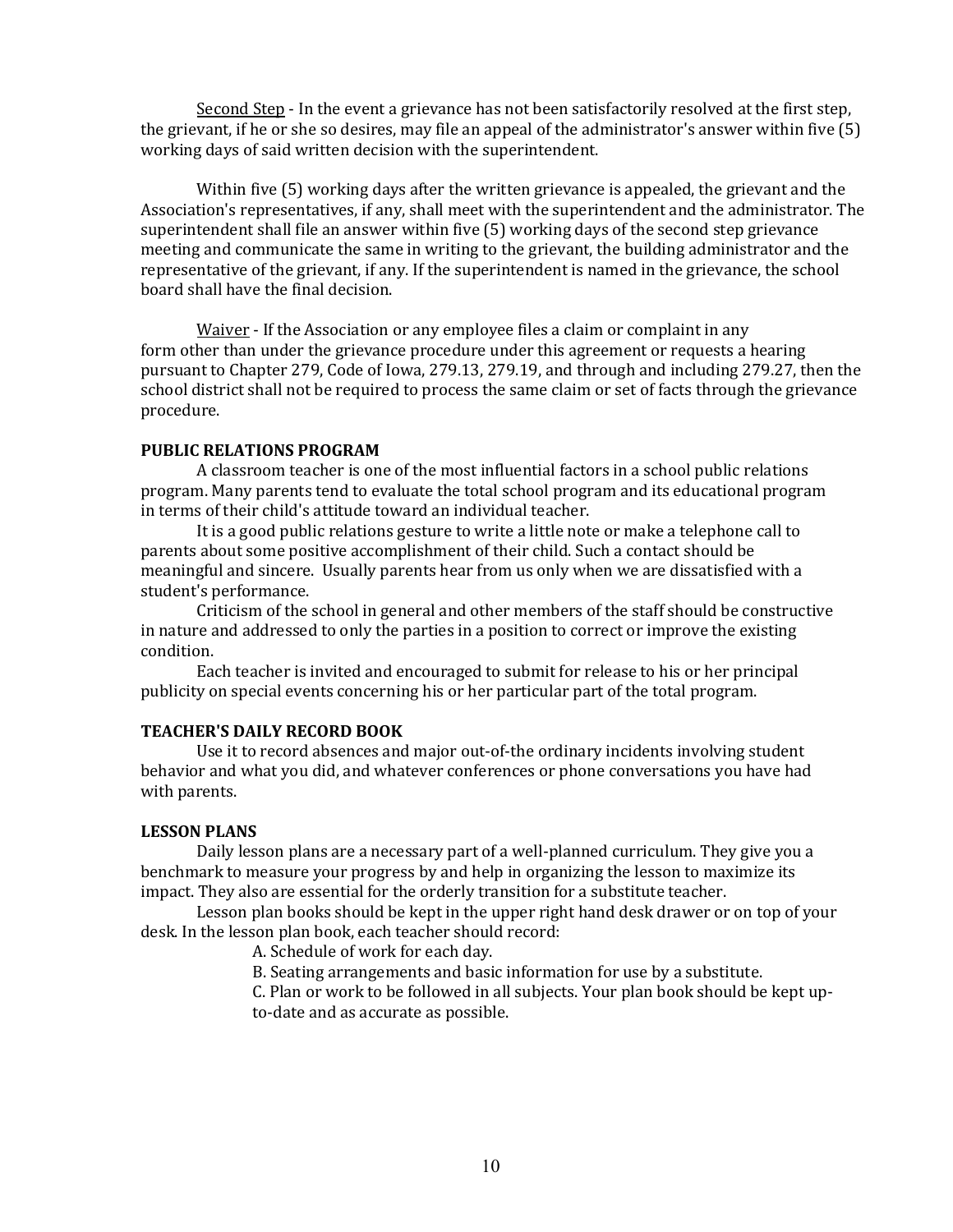#### **FIELD TRIPS, EXCURSIONS, PARTIES ETC.**

All activities should be cleared with your principal before scheduling them. All events need to be posted on the principal's calendar in advance.

Faculty members shall present to the office a list of students who will be absent for any activity or field trip longer than one period in length at least 2 days in advance. A description of the event involving the use of school or private transportation services, and a parent permission slip, should be sent home with the student. The permission slip must be signed and returned to the teacher before the student can go on the trip. No student may go on the trip without parent permission.

#### **TRANSPORTATION REQUESTS**

All requests for bus transportation must be made through the office at least one week prior to the day requested. All requests are to be made by completing the appropriate form and returning to building principal.

#### **SPEAKERS**

Use of the resource people is strongly recommended whenever appropriate. Please be sure the time, speaker's name, and class are posted on the principal's calendar before the event. All speakers for controversial topics must be cleared through the principal.

#### **SUPERVISION**

The conduct and control of students is the responsibility of all teachers on a building-wide basis. Teachers are expected to exercise control beyond the confines of their classroom or activity. Student behavior will improve with continued, consistent positive encouragement from the teachers and staff. Student behavior outside the classroom, either good or bad, will carry into the classroom.

**A**. All certificated employees are legally and morally responsible for the safety and welfare of all students whether in or out of the classroom. Be sure they are properly instructed in safety procedures and expectations pertinent to your teaching or supervision area.

**B**. Supervision of students while absent from them is neither professionally nor legally acceptable unless unavoidable by extenuating circumstances.

**C.** You are to be supervising either in your doorway or out in the hall before, between and after classes.

#### **STUDENT BEHAVIOR**

When a student behavior problem begins to develop in spite of preventative measures, the teacher should immediately consult the counselor and the principal for additional background information concerning the problem student. After receiving all available information the teacher is expected to take the following actions to help the student solve his problem.

**1.** Teacher-Student Conference - Probably before or after school when sufficient time will be available.

**2.** Teacher-Parent Conference - this may be as simple as a phone call, but teacher may prefer to ask the principal's secretary to mail a letter requesting parent to meet at the school for this conference, depending on the nature of the problem.

**3**. Referral to principal if other measures haven't produced the desired results. In an emergency type situation such as extreme belligerency or fighting, accompany the student to the office.

**4**. Individual teachers will be responsible for supervising students that they issue detention to.

When a student is sent to the office, the teacher should not indicate to the student what action will be taken. Avoid prejudgment of students and anticipation of what will be done with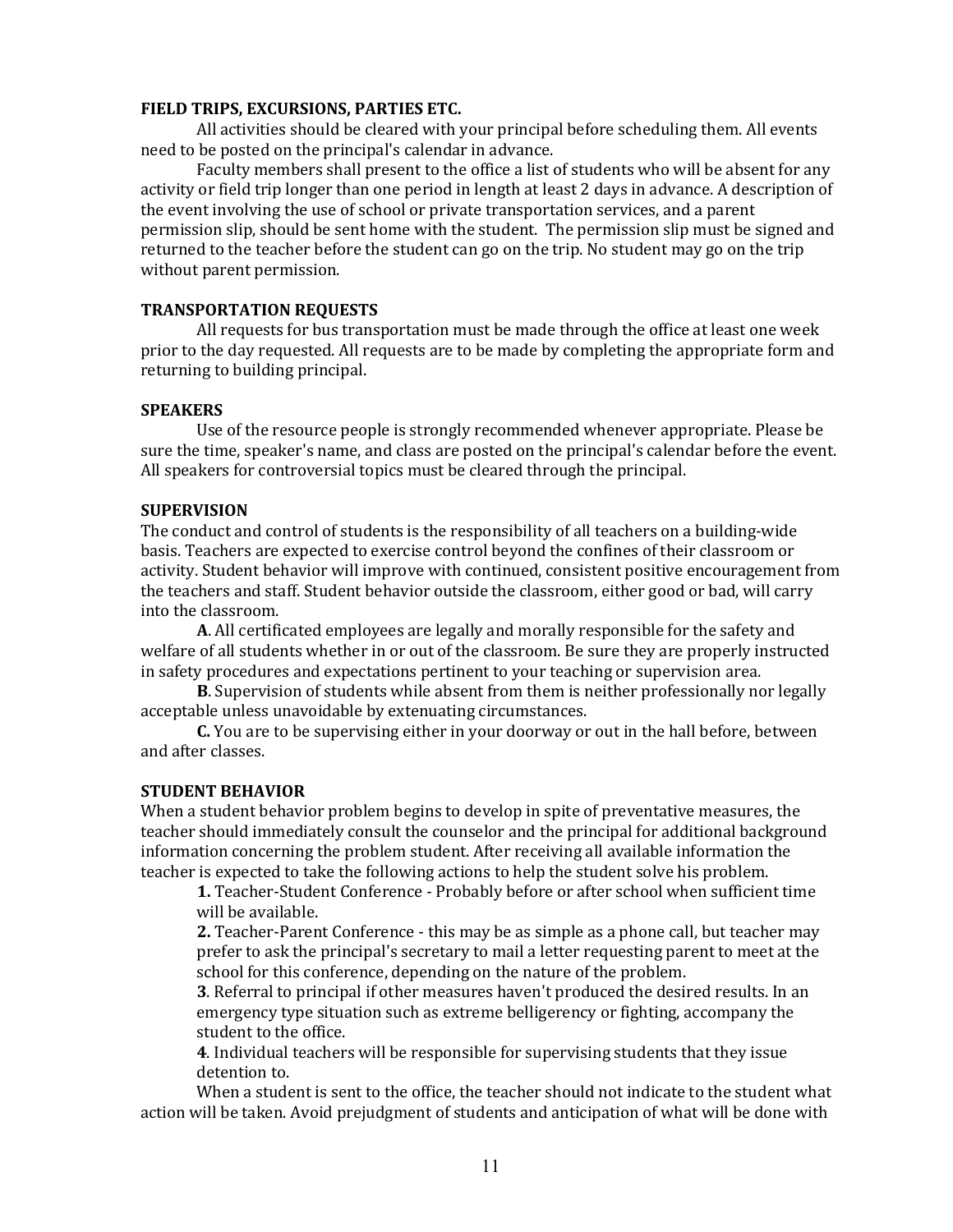the student. Remember, once you send a student to the office, you relinquish your right to discipline a student to the administration. Therefore, support for whatever action is taken by the administration will be *expected*.

Guidelines/procedures to enable you to anticipate what might result from your sending a student to the main office.

**1.** The student will be reprimanded for defiant behavior and retained in the office for at least the remainder of the period. A teacher-pupil-principal conference may be set up at a later time to discuss the reason of removal.

**2**. Student's teacher is required to mail home to the parents a "Student Discipline Teacher Referral" form. This form is given to the Principal for signature.

**3.** Students issued a suspension will have the opportunity to take tests and hand in assignments for credit.

There is no easy answer to classroom discipline, but ideally through interesting and dynamic educational processes, we can work together to get students involved to the point where they want to cooperate and see the value of learning experiences we can afford them.

#### **SALARIES**

*Placement on Salary Schedule* - Any employee hired prior to the commencement of school in any school year shall be given full credit for one level of service on the salary schedule for that given school year. Any employee hired after the first day of school who works one semester or ninety-five (95) consecutive paid days, whichever is greater, during the year shall be given full credit for one year of service toward the next increment level for the following year.

Credit up to and including  $\text{six}(6)$  years of experience (seventh level on the salary) may be given for existing outside teaching experience in a duly accredited school upon initial employment, for applicable military service, or for other considerations determined sufficient by the Board.

Years of experience in excess of six  $(6)$  may be granted for unusual and/or extenuating circumstances with prior consent of the Bennett Education Association officers.

*Return to the District* - Any employee with previous teaching experience in the District within the past ten (10) years shall be restored to the next position on the salary schedule above that at which he or she left upon returning to the District, providing said employee continues teaching in the same subject area that they taught at Bennett.

*Salary Schedule Advancement* - Employees shall advance on the salary schedule A one (1) level vertically each year subject to the right of the District to withhold salary increases for inadequate performance, unless negotiation agreements are different. A salary increase shall not be withheld unless the employee is notified in writing on or before March 15<sup>th</sup> of the deficiency, and given reasonable opportunity to correct such deficiency. Said employee shall have the right to a private hearing with the Superintendent and Board concerning action contemplated before final disposition is made.

An employee on the regular salary schedule, who moves horizontally on the salary schedule from one degree classification to another or degree classification, shall move to the corresponding eligible level on that classification.

For an employee to advance from one degree classification to another, he/she shall deliver evidence of additional educational credit to the superintendent no later than September 30<sup>th</sup>, or such date as is mutually agreed upon by both parties.

Credit for advancement on the salary schedule shall be allowed for approved courses, provided that administrative approval is first obtained on the proper forms available in the administrative offices. Courses must specifically relate to or be in the employee's approved area field, or in an approved educational methods course, or specifically relates to a District need agreed upon between the District and said employee.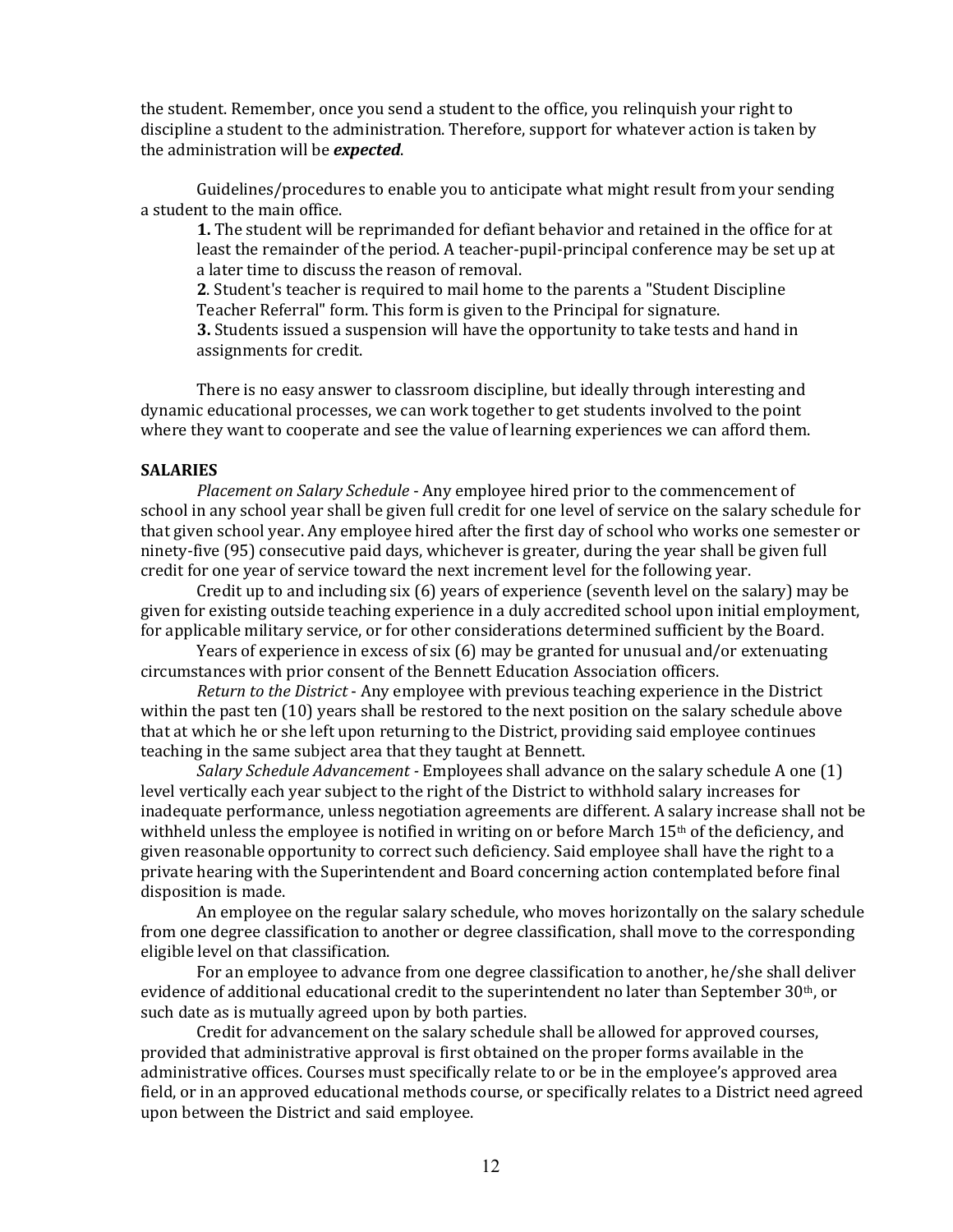*Method of Payment* - Each employee shall be paid in twelve (12) installments on the twentieth (20) day of each calendar month commencing with the twentieth (20) day of September. Employees shall receive their checks at their regular building faculty mailboxes and on regular school days. When a pay date falls on or during a school holiday, vacation or weekend, employees shall receive their paycheck on the last previous working day. Summer checks shall be mailed to the address designated by the employee.

*Other Payroll Deductions* - Upon appropriate written authorization from an employee, the Board shall deduct from the salary of any employee and make appropriate remittance for taxsheltered annuity contributions provided such written authorization is received reasonably in advance of the date with respect to which an annuity payment is due. An employee may terminate the foregoing voluntary deduction program at any time by filing an appropriate cancellation form reasonably in advance of the deduction date with the payroll department of the District.

#### **STAFF REDUCTION PROCEDURES**

When a reduction in staff is deemed necessary by the District, it shall first attempt to accomplish the necessary reduction by normal attrition. In the event necessary reduction of staff cannot be accomplished adequately by attrition, given the necessity to hire and/or maintain the most competent and qualified staff available in the interest of perpetuating the highest quality educational program possible, the administration shall base its decision as to resulting contract renewals on the relative skill, ability, competence, curricular and co-curricular requirements of the District (including, but not limited to, programs specifically funded by State or Federal monies) and qualifications of available teachers to do the available work.

#### **LICENSED PERSONNEL CONTRACT RELEASE**

Licensed employees who wish to be released from an executed contract must give thirty (30) days' notice to the superintendent. Licensed personnel may be released at the discretion of the board. Only in unusual and extreme circumstances will the Board release a licensed employee from a contract. The Board shall have sole discretion to determine what constitutes unusual and extreme circumstances. See Board policy 407.2 for details.

#### **TRAVELING EXPENSES OF EMPLOYEES**

Employees who are requested by the superintendent or his/her designee to attend meetings particular to their positions or assignments shall be reimbursed for such travel at the highest legal rate, conditioned upon such employee securing prior administrative approval for such travel. An equivalent allowance shall be given for the use of personal cars for field trips.

#### **EMPLOYEE HOURS**

*Minimum Working Hours* - The workday for full-time employees shall begin at 7:40 A.M. and end at 3:40 P.M., unless specified differently in their contract. On Fridays and days preceding holidays or vacation periods, the workday shall end fifteen (15) minutes after the students are dismissed.

Lunch Periods - All employees shall have a duty-free lunch period equal in length to that of their students, unless in cases of emergency, extreme need or need for supervision. Employees may leave the building during such duty-free lunch periods upon signing out in the office of the building administrator.

*Meetings* - Employees may be required by the superintendent or his/her designee to remain after the end of the regular working day without additional compensation for the purpose of attending faculty or other professional meetings for a maximum of four (4) days per month, provided however, that the aggregate number of hours per quarter for such meetings shall not exceed an average of three (3) hours per month. Such meetings shall extend no later than 5:00 P.M. on a workday. If additional time for such meeting is required, students shall be dismissed early.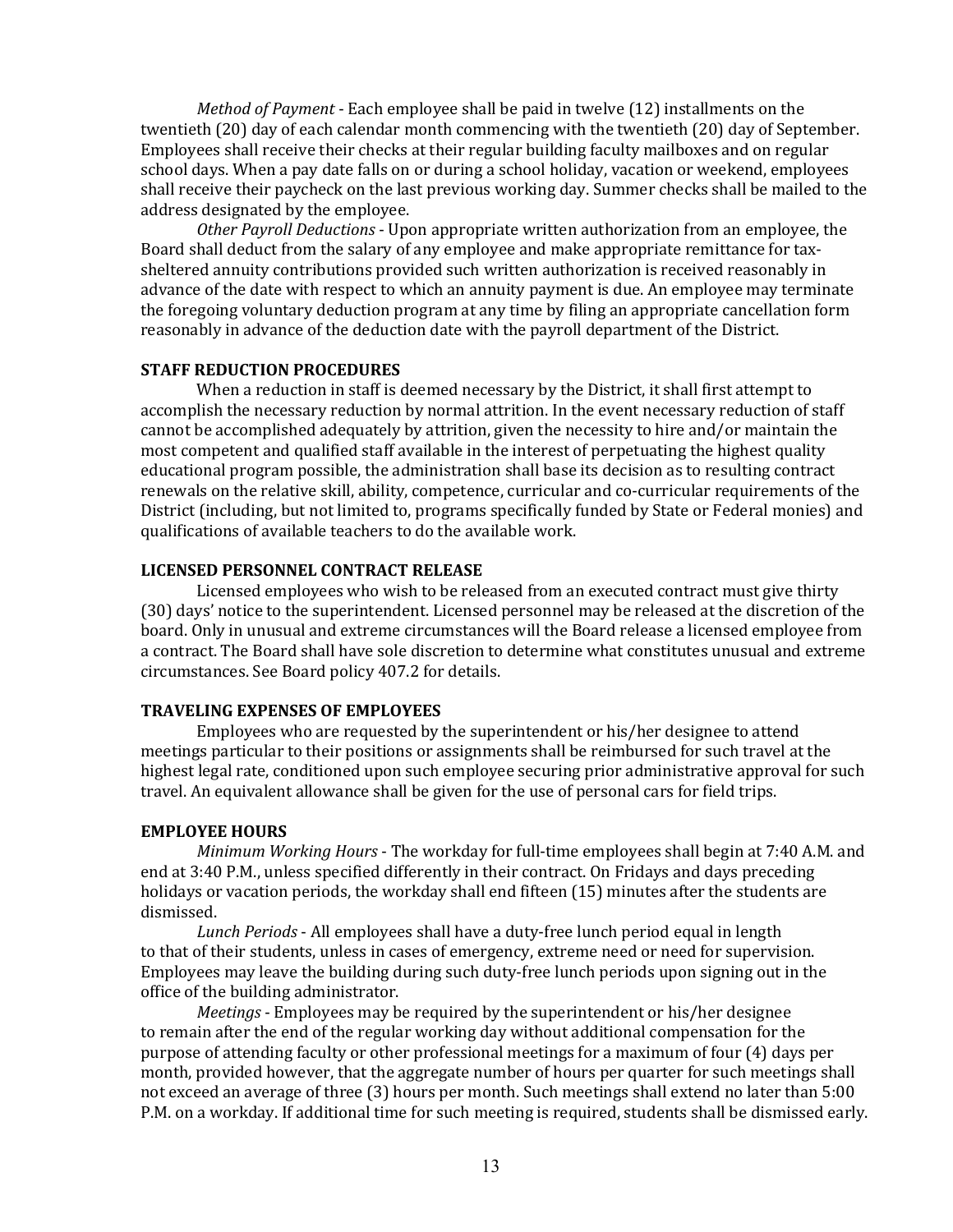*In-School Work Year* - The in-school work year for employees contracted for the regular school year shall not exceed 189 days (190 days for employees new to the district). These days shall include 175 teaching days, three  $(3)$  planning days, four  $(4)$  paid holidays, and seven  $(7)$ in-service/parent-teacher conference days. (Two  $(2)$  of the seven  $(7)$  in-service/parent-teacher conference days may be used as additional teaching days.) Holidays - The regular and extended contract of employees shall include four (4) paid holidays. Such holidays shall be: Labor Day, Thanksgiving Day, Christmas Day, and President's Day.

*Collaboration Time* - Teachers will be required to participate in at least 36 hours annually of teacher driven collaboration time to deliver educational programs and assess student learning, or to engage in peer review pursuant to section 284.8, subsection 1. Designated professional development (as long as practitioner collaboration is a substantial component of this professional development) or professional learning community time shall count toward the requirement. Individual educator preparation time shall not count as collaboration time. Any additional teacher time required beyond contracted work hours should be compensated by the employer at the employee's hourly rate set by the Board.

#### **INSURANCE**

*Health and Major Medical Insurance* - The Board shall maintain the existing hospitalization and health insurance benefits including major medical protection for full-time employees. Employees wishing to enroll in the "family" plan will contribute \$396.19 per month for coverage through payroll deduction; employees wishing to enroll in the "employee  $+$  dependent" plan will contribute \$120.78 per month for coverage through payroll deduction; employees wishing to enroll in the "employee  $+$  spouse" plan will contribute \$147.48 per month through payroll deduction. Fulltime employees hired for the 2015-2016 school year and after will be offered single coverage with the option of purchasing the employee  $+$  dependent, employee  $+$  spouse, or family plan. Coverage for regular part-time employees is limited to the employee only. The Board of Education has the discretion to increase coverage for part-time employees to an agreeable level depending upon extenuating circumstances.

Life Insurance - The Board of Education shall provide a ten thousand dollar (\$10,000) term life insurance policy, paid to the beneficiary of the employee's choice, on each full-time certified employee; subject to the limitations by the insurance carrier as chosen by the Board.

*Disability Insurance* - The Board shall provide long-term disability insurance for each fulltime certified employee, subject to the following limitations and the limitations of the carrier as chosen by the Board:

a. one hundred twenty (120) days (calendar) waiting period.

b. no more than sixty percent  $(60%)$  of the covered wage, with a two thousand dollar  $( $2,000]$  per month limit.

*Continuation of Group Health Coverage for Qualified Persons* - as provided by Title X of the Consolidated Omnibus Budget Reconciliation Act of 1986 (COBRA) and Board Policy 402.6, qualified employees may continue to receive, at their own expense, group health insurance after it would normally end provided specified qualifications and requirements of the Act and Board Policy are met.

#### **NURSING MOTHERS**

The employer will provide a reasonable break time for an employee to express breast milk for her nursing child. The employer will provide a location that is private and free from intrusion, other than a bathroom, which may be used by an employee to express milk. It shall be the employee's responsibility to notify the employer, in advance, of the need to express breast milk during the work day, including the employee's preferred schedule. The employer shall not require any break to be less than 15 minutes in length. The employer will provide a designated refrigerator to be used for the safe and proper storage of breast milk during the work day. The employee must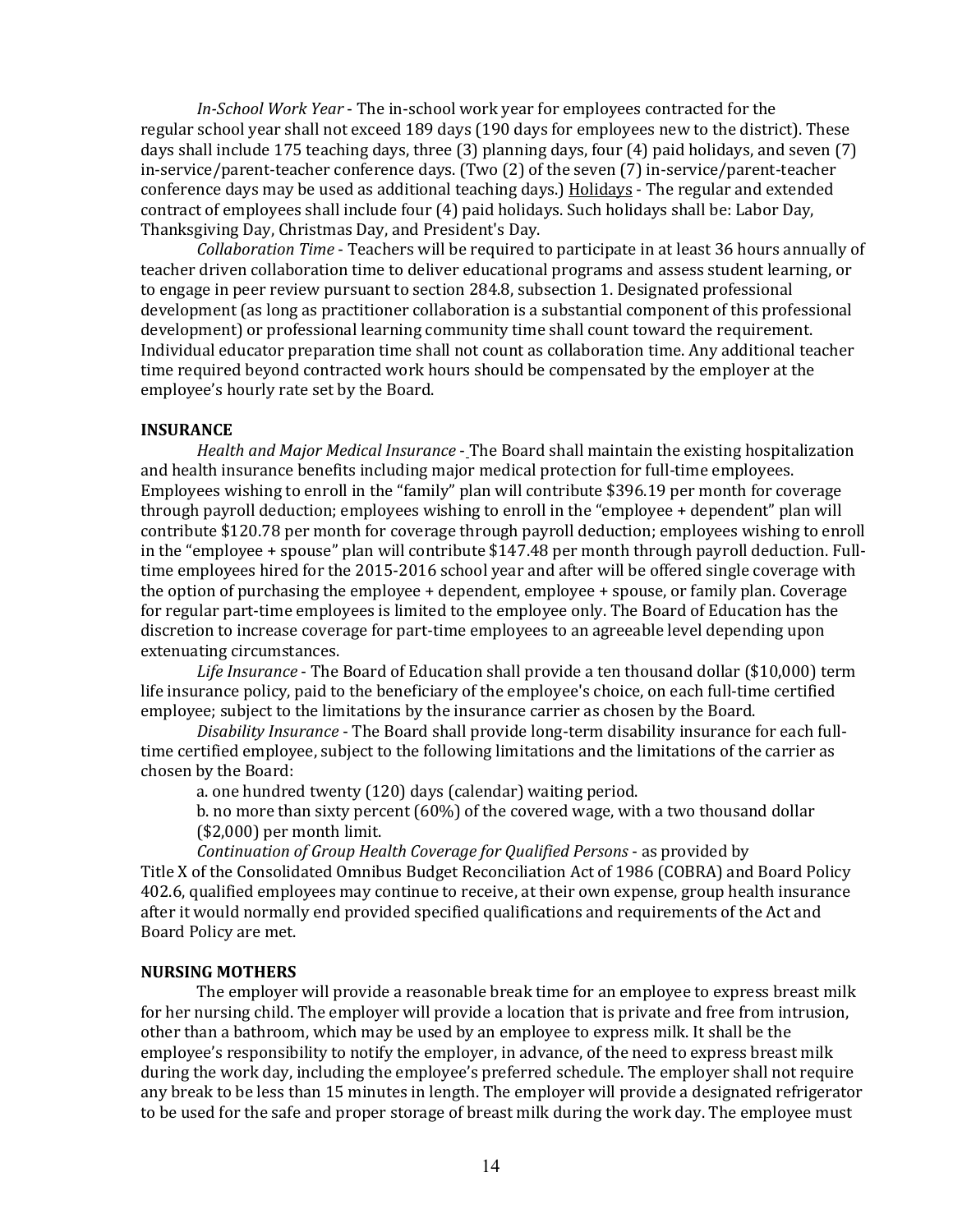provide all necessary equipment and containers and must properly label any container stored within the refrigerator designated by the employer.

#### **EMPLOYEE EVALUATION PROCEDURES**

Formal Evaluation Procedures - The classroom teaching performance will follow the Professional Staff Evaluation Model as approved by the Board of Education on April 11, 2005. This evaluation model consists of three tiers: Tier I - New Bennett Community School Teachers; Tier II - Professional Growth System; and Tier III - Intensive Staff Assistance Plan.

This evaluation model will be reviewed with staff prior to October  $1st$ , with building administrator meeting with all staff members to review job performance expectations and evaluation timelines. At this time, the administrator will also provide staff with copies of all evaluation guidelines, forms, timelines, criteria, and procedures.

#### **DISMISSAL OF CLASSES**

Classes should not be dismissed before the end of the period. Full periods of teaching are expected at all levels. Dismiss classes on time.

#### **PERSONNEL FILES**

Each employee shall have the right to review the contents of his personnel file in the presence of an administrator within two working days of a request. The employees shall have the right to respond to all materials contained in said file and to any materials to be placed in said file in the future. Such employee responses shall become part of said file. Any complaints from a nonemployee of the District directed toward an employee which are placed in his/her personnel file shall be promptly called to the employee's attention, in writing. Letters of commendation will remain in the personnel file permanently and shall not be removed.

The employee shall have the right to have reproduced and receive any of the contents of his personnel file, except closed credentials or letters of reference, within two working days of the request and at the expense of the employee; provided however, that the District shall provide each employee, upon request, one (1) complete set of such employees' annual evaluation, at no cost to the employee.

#### **SCHOOL DELAYS OR EARLY DISMISSALS**

When a school day needs to be delayed due to inclement weather or some facility problem the faculty will report to work on a corresponding time of a regular school work day. All delays due to inclement weather will be a two-hour delay.

If school is dismissed early due to inclement weather, teachers may leave as soon as the buses have departed.

#### **SUBSTITUTE TEACHERS**

A schedule of available substitute teachers has been compiled and is maintained in the Principal's Office. Teachers are to arrange for their own substitutes whenever possible. Emergency arrangements may be made with your Principal by calling by 6:30 a.m. on the day of the absence. A teacher absence sheet shall be completed and returned to the office for all such absences.

#### **STAFF SIGN-OUT**

Staff members are to notify their respective administrator's office if they are leaving the building during the course of the school day.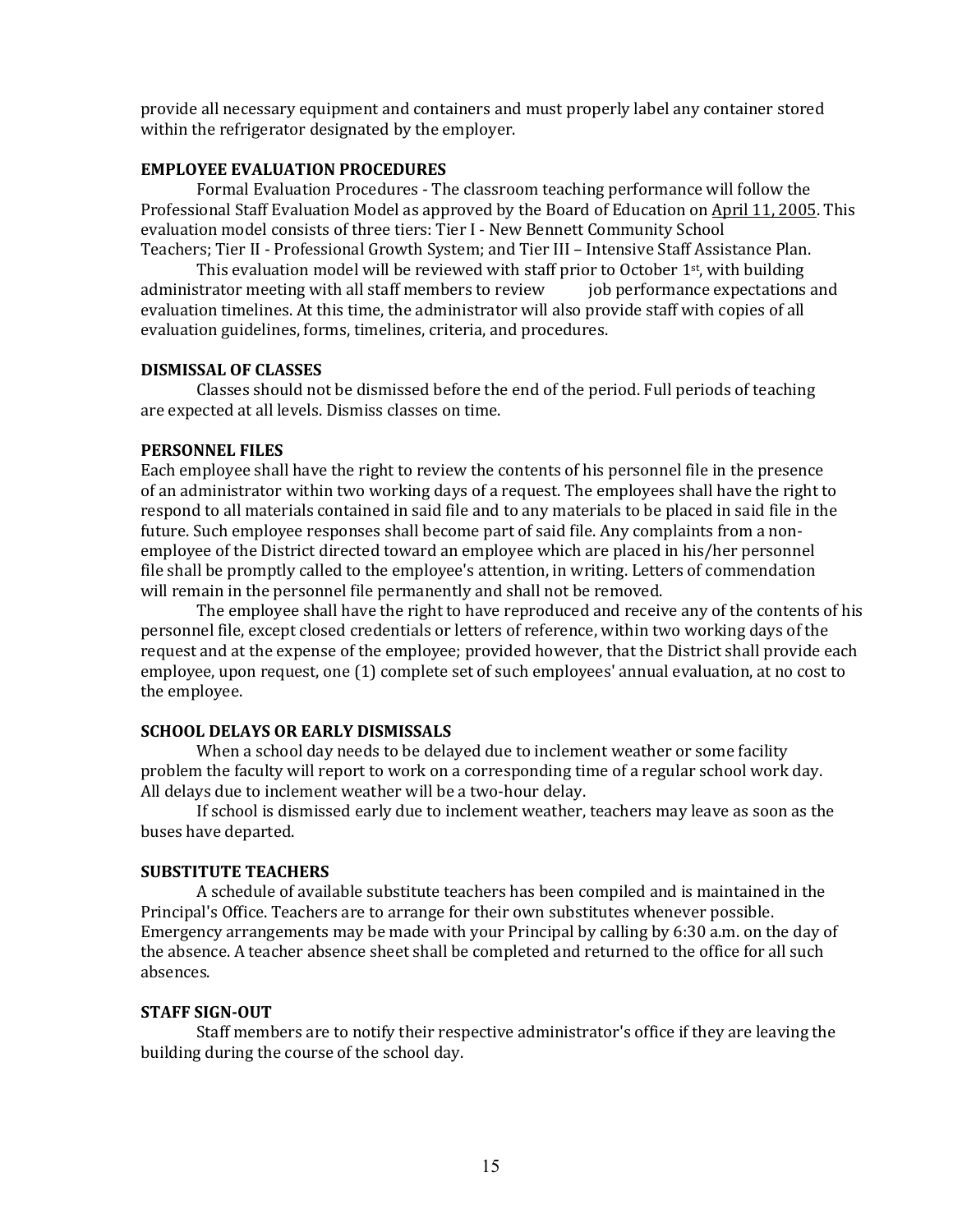#### **PUNCTUALITY**

Be punctual at all times. You have a responsibility to set a good example. Have paperwork in on time. Meet all deadlines as set.

#### **ATTENDANCE AT SCHOOL ACTIVITIES**

Teachers are required to attend all programs, pep rallies, assemblies, etc., as they pertain to their particular building, held during the regular school day unless specifically excused by the principal. They are to assist in maintaining proper discipline at such occasions. At pep rallies and programs they will be expected to distribute themselves among the students and not congregate as a separate group. It is desirable that teachers attend other activities at school after the regular working day.

#### **UNLOCKED DOORS CAN BE A PROBLEM**

Keys are issued to teachers in their name, which means you are responsible for their use and keeping. Do not lend your keys out for any reason; lost keys may require the replacement of locks at your expense.

- A. Classrooms should be locked when the teacher is not present.
- B. Extra effort needs to be taken by every faculty member to insure that all outside doors are locked and shut tightly at the end of each school day, nights, and weekends.
- C. Directors of after-school activities should be the last to leave the building making sure that all doors are locked and secure.

#### **LIGHTS AND WINDOWS**

Please be sure that all lights are out and windows shut and classroom door is locked when you leave your areas for the day.

#### **CHURCH NIGHT**

Wednesday night is reserved for church activities and no school activities are to be scheduled for students after 3:20 p.m.

#### **PROCUREMENT PROCEDURES**

Under no circumstances is any material to be charged to the school district unless a purchase order has been secured from the administration office first.

**1.** A requisition form for equipment and materials should be prepared by the teacher and submitted to the principal for his approval.

**2.** A purchase order will be prepared by the principal's secretary.

**3.** When approved by the principal, a copy of the signed purchase order

will be returned to the teacher.

**4.** If a request for purchase is rejected, the copy of the purchase order will be returned to the teacher indicating the reasons for rejection.

#### *NOTE: Failure to follow this procedure will make you financially liable for materials purchased.*

#### **ACTIVITY FUND**

All funds collected for books or any organization or activity should be turned into the principal's office. Be sure to get a duplicate receipt for the same. No purchases will be authorized on activity accounts without a signed purchase order. Requisition forms can be obtained in the office of the principal. Money will be turned into the Principal's office daily - do not leave money in your classroom.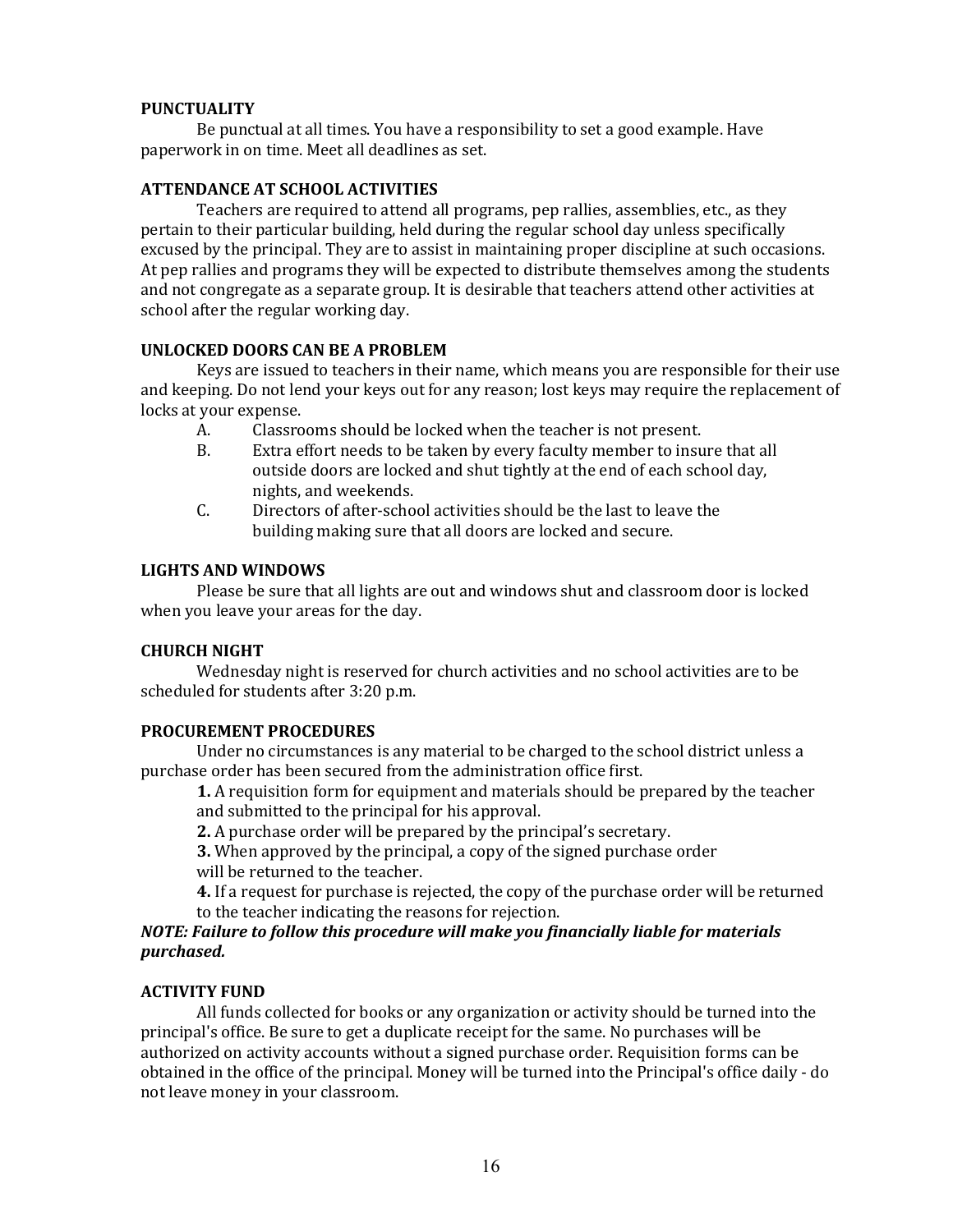#### **RESPONSIBILITY IN CASE OF ACCIDENT**

Principal is responsible for adequate supervision of playgrounds, corridors, stairways, gymnasium, laboratories, etc., and will require adequate help from the teaching staff to achieve same. If accidents occur under circumstances where no negligence can be shown, everyone connected with the school system will be relieved of responsibility.

Accident and Illness Emergencies are to be reported to the nurse and administrative office immediately. The student should be sent or brought to the nurses office if possible and the student's parents are to be informed of the incident at that time. An accident report must also be completed by the supervising teacher within 24 hours of any accident.

#### **DIAGNOSIS AND MEDICATION**

Only a licensed physician is qualified to make a diagnosis. If there is reason to suspect a possible health problem, the child's parents should be notified with the suggestion that the child be seen by a doctor.

Absolutely no medication should be dispensed by school personnel unless school employee has an approved Certificate of Distribution.

IN IOWA ONLY A LICENSED PHYSICIAN CAN LEGALLY PRESCRIBE DRUGS INCLUDING THOSE PURCHASED WITHOUT A PRESCRIPTION SUCH AS ASPIRIN AND VITAMINS.

When a child is to receive medication during school hours, the following policy should be followed:

**A.** Written instructions over prescribing doctor's signature including name of drug, duration and frequency of medication and name of child must be on file in school before any medication is given.

**B.** Written permission along with parent's signature must also be on file.

**C.** Under no circumstances should the drug be furnished by the school.

**D.** Should a physician request that a drug be left in charge of a nurse or school official to be given to a child at prescribed periods, the drug must be labeled with the name of the child, name of the medicine, time of day it is to be given, duration it is to be given and name of physician.

#### **ASBESTOS**

*Occupational Safety and Health* - Iowa OSHA standards protect employees from asbestos at work. Employers have obligations to protect workers. All employees are required to participate in the asbestos training on an annual basis.

#### **BLOOD-BORNE PATHOGENS**

Any injury or accident that results in blood or body fluid on skin, clothing, furniture, or floors needs to be reported to the level (one) response team (head custodian). Do not attempt to treat bleeding or clean up blood or body fluids!

If you should come in contact with blood or bodily fluids by accident, wash and disinfect immediately and report to a level one responder. Level (one) response will be activated by the principal's office.

All employees are required to participate in Blood-borne Pathogen training on an annual basis.

#### **RIGHT TO KNOW**

It is the employee's right to know of potential health and safety risks within their work areas. Safety labels and chemical identification labels have been put in the appropriate places throughout the building. Note: not all chemical dangers have been identified. A record and safety plan is maintained in the superintendent's office.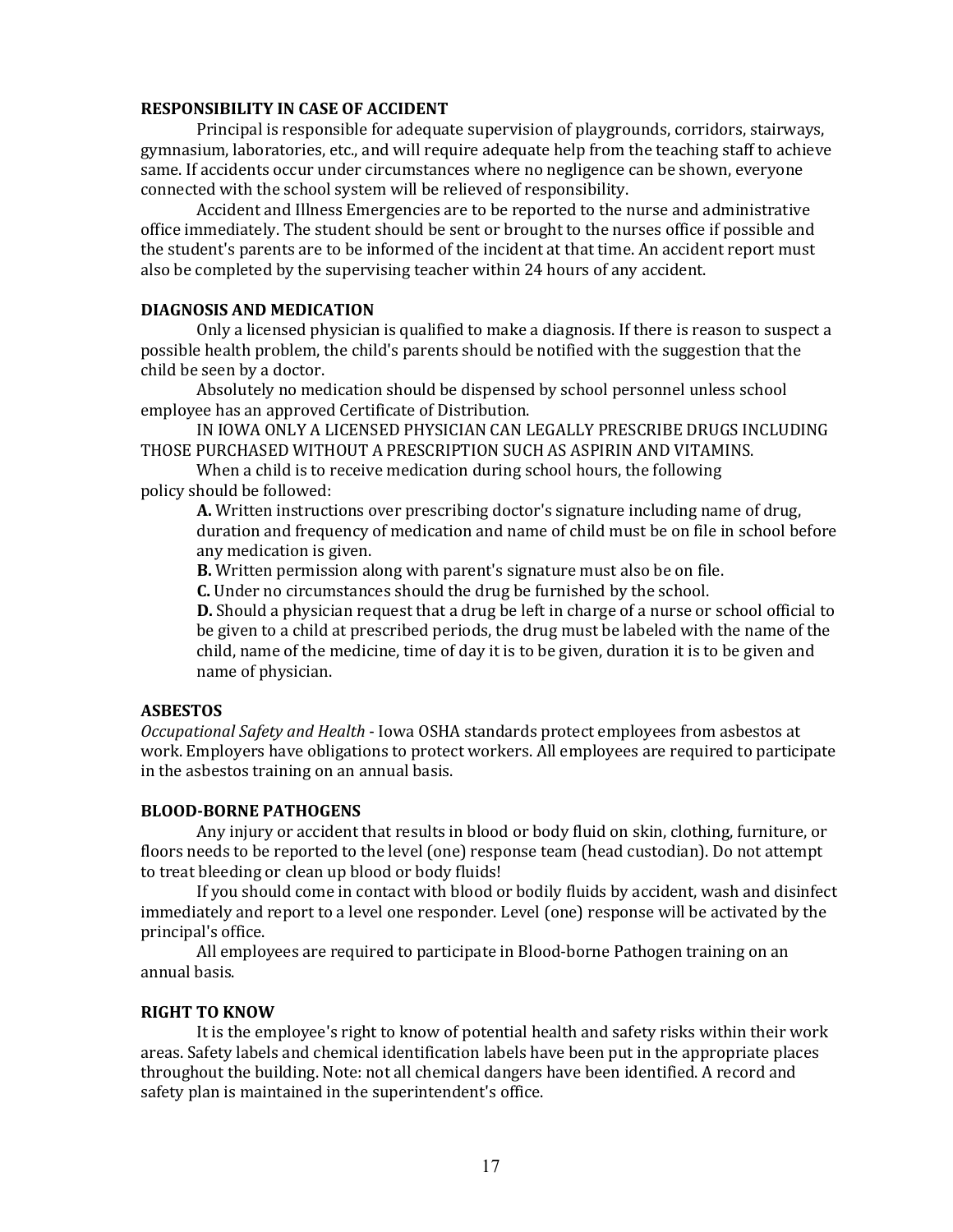All employees are required to participate in the Right to Know training on an annual basis.

#### **SMOKING**

In compliance with Board Policy 403.5, smoking by adults and students is prohibited in the school building or in any school vehicles. Under no circumstances are employees of the school district to smoke in the presence of students while they are in the performance of their assigned duties and responsibilities.

#### **GIFTS TO SCHOOL EMPLOYEES**

A school employee who receives or whose immediate family receives a gift in any one occurrence which has a value in excess of fifteen dollars, shall file a written report of the gift with the secretary of the school board.

This report shall be filed with the secretary of the school board by the fifteenth of the month following the month in which the gift was received. (Code of Iowa Ch. 68A, Bennett Board Policy 402.4)

#### **CHILD ABUSE**

Child Abuse (232.68) is defined in the law as any non-accidental physical injury suffered by a child (person under the age of 18) as the result of the acts or omissions of the child's parents, guardians, or other person legally responsible for the child. The law also includes sexual offenses and failure to provide adequate food, shelter, clothing and other care necessary for the health and welfare of the child.

Certified school employees (and other with school relationships: psychologists, health practitioners, peace officers, etc.) are considered as mandatory reporters under the law that is, they must report cases of child abuse if they "reasonably believe" that a child has been abused. The person must make an oral report to the Department of Human Services immediately and follow up with a written report within 48 hours.

Recent changes in the law require that the Department of Human Services notify the mandatory reporter of the results of the investigation; they are also required to explain the confidentiality of the material. Penalties for non-reporting are twofold: for "knowingly and willfully" failing to report; and civil may be personally liable for damages caused by the failure to "knowingly" report cases of suspected child abuse.

The mandated reporters are protected under the law. The law provides immunity for both civil and criminal liability when the mandatory reporter has acted in "good faith".

A recent session of the Legislature made other significant changes in the law. The Department of Human Services has the authority to request information from anyone they believe has knowledge of a child abuse case: all mandatory reporters must cooperate in the investigation if requested to do so by the Department of Human Services. School administrators must cooperate in the investigation by providing confidential access to the child named in the child abuse allegation as well as to other children who may have knowledge of the incident.

School administrators are not required to report the interviews to the parents of the children. Immunity from civil and criminal prosecution has been granted to administrators for actions taken under this provision of the law. Certified employees must renew their Child Abuse certificates every three years of employment.

Level One Investigator is Bennett School Nurse Kim, 890-2226 and Alternate Investigator is Jeremiah Costello, 890-2228 and Level Two Investigator is Warren Wethington, Cedar County Sheriff, 886-2121.